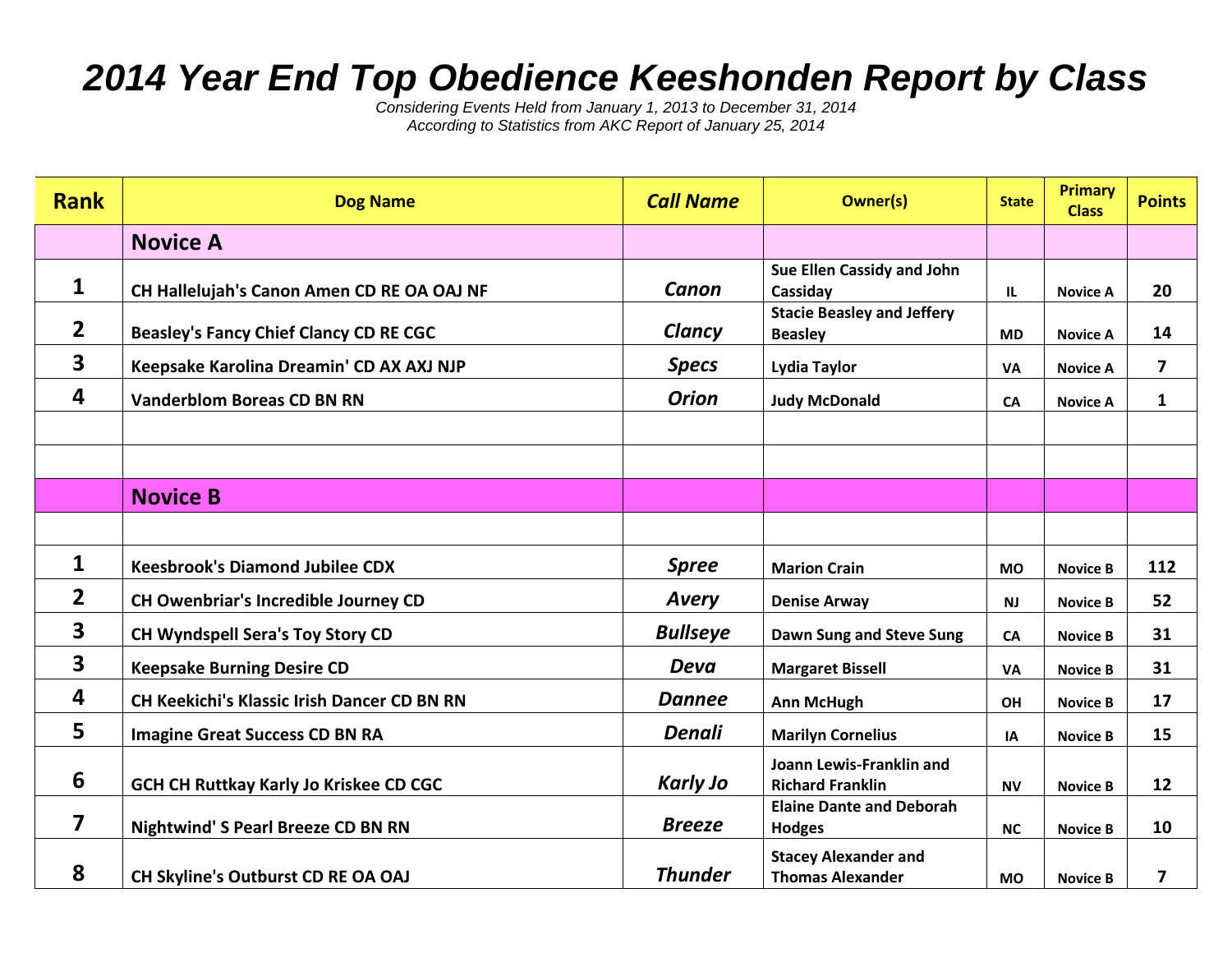| 8                       |                                                                           |                | Linda Hall, Barbara Cobean,                                 |           |                 |                         |
|-------------------------|---------------------------------------------------------------------------|----------------|-------------------------------------------------------------|-----------|-----------------|-------------------------|
|                         | <b>Novel's New Tricks NA NAJ</b>                                          | <b>Artie</b>   | <b>Suanne Nelson, Gerald Hall</b>                           | <b>WA</b> | <b>Novice B</b> | 7                       |
| 9                       | <b>CH Daimler's Purple Passion CD</b>                                     | <b>Betty</b>   | <b>Julie Miller</b>                                         | IA        | <b>Novice B</b> | 6                       |
| 9                       | CH Kj's Live-A-Little OA OAJ                                              | <b>Olivia</b>  | <b>Shirley Kilpatrick</b>                                   | IN        | <b>Novice B</b> | 6                       |
| 9                       | <b>Skyline's Geatland Aspiration NA NAJ NF</b>                            | <b>Hope</b>    | <b>Richard Su and Judith Nye</b>                            | <b>NJ</b> | <b>Novice B</b> | 6                       |
| 10                      | <b>Covenants Dashing Casanova RN MX MXB MXJ MJB NJP XF</b>                | Dash           | Fran D'Amico, Anita<br>Houchins, Patricia Ferguson          | FL.       | <b>Novice B</b> | 5                       |
| 10                      | <b>Nightwind's Dancing Dutchman BN RE</b>                                 | <b>Dutch</b>   | <b>Elaine Dante</b>                                         | <b>NC</b> | <b>Novice B</b> | 5                       |
| 11                      | GCH CH Kj's Its Nothing Purrsonal CD BN RE CGCA                           | Chubby         | <b>Kristen Down</b>                                         | IL.       | <b>Novice B</b> | 3                       |
| 11                      | Hallelujah Amen Katie CD RE OA NAJ                                        | <b>Katie</b>   | Sue Ellen Cassidy and John<br>Cassiday                      | IL.       | <b>Novice B</b> | 3                       |
| 12                      | Beasley's Fancy Chief Clancy CD RE DJ CGC                                 | Clancy         | <b>Stacie Beasley and Jeffery</b><br><b>Beasley</b>         | <b>MD</b> | <b>Novice B</b> | $\mathbf 1$             |
|                         |                                                                           |                |                                                             |           |                 |                         |
|                         | <b>Open A</b>                                                             |                |                                                             |           |                 |                         |
| $\mathbf 1$             | CH Daimler Wynwood Rhythm N Blues CDX BN RAE OA OAJ N<br><b>AP NJP NF</b> | Corey          | <b>Lois Albright</b>                                        | PA        | Open A          | 19                      |
| $\mathbf{1}$            | Winnie CDX BN NA NAJ OAP                                                  | <b>Winnie</b>  | <b>Diane Jothen</b>                                         | <b>OR</b> |                 | 19                      |
| $\overline{2}$          | CH Kj's Play Date CDX BN RN CGCA                                          | <b>Zellie</b>  | <b>Lois Waddell and David</b><br>Waddell                    | <b>NJ</b> | Open A          | 18                      |
| $\overline{\mathbf{3}}$ | CH Shoreline's Way Too Tuff CD BN RAE MX MXJ T2B                          | <b>Mack</b>    | <b>Robin McNutt, Blaine</b><br><b>McNutt, Tawn Sinclair</b> | CA        | Open A          | 14                      |
| 4                       | CH Daimler's Truly Top Secret CDX RE MX MXS MXJ MJC XF T2<br>B            | <b>Truly</b>   | Sue Ellen Cassidy and John<br>Cassiday                      | IL        | Open A          | 11                      |
| 5                       | CH Owenbriar's Incredible Journey CD                                      | <b>Avery</b>   | <b>Denise Arway</b>                                         | <b>NJ</b> | Open A          | $\overline{\mathbf{z}}$ |
| 5                       |                                                                           | <b>Thunder</b> | <b>Stacey Alexander and</b><br><b>Thomas Alexander</b>      | <b>MO</b> |                 | $\overline{\mathbf{z}}$ |
|                         | CH Skyline's Outburst CD RE OA OAJ                                        |                |                                                             |           | Open A          |                         |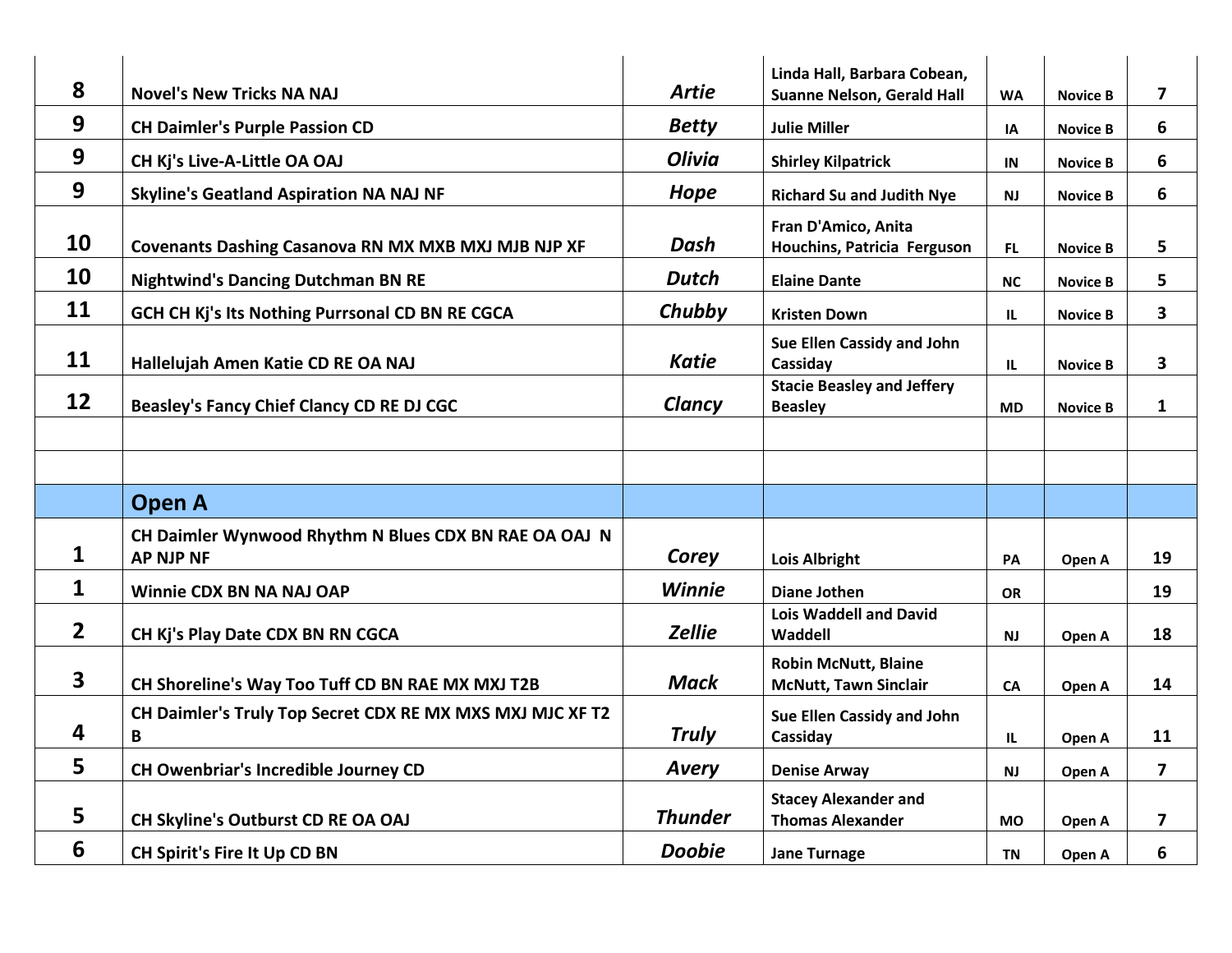| 7                       | GCH CH MACH2 Parrkees Perpetual Motion At Shoreline CDX<br><b>RAE MXG MJC MXF T2B</b>    | <b>Sasha</b>  | Patricia Voyles, Tawn<br>Sinclair, Eileen Paar     | <b>CA</b> | Open A | 5                       |
|-------------------------|------------------------------------------------------------------------------------------|---------------|----------------------------------------------------|-----------|--------|-------------------------|
| 8                       | CH Kj's Oh I Wund-R-Y CDX RA MX MXJ OAP OJP NF THD                                       | Why-it        | <b>Emily Taggart and Grace</b><br><b>Stewart</b>   | IL        | Open A | $\mathbf{2}$            |
|                         |                                                                                          |               |                                                    |           |        |                         |
|                         |                                                                                          |               |                                                    |           |        |                         |
|                         |                                                                                          |               |                                                    |           |        |                         |
|                         | <b>Open B</b>                                                                            |               |                                                    |           |        |                         |
| $\mathbf{1}$            | GCH CH OTCH Keepsake Ice On Fire UDX4 OM6 MX MXJ OF                                      | Frosty        | <b>Margaret Bissell</b>                            | <b>VA</b> | Open B | 102                     |
| $\overline{2}$          | CH Wyndspell Live Wire II CDX                                                            | Jolt          | <b>Marion Crain</b>                                | <b>MO</b> | Open B | 54                      |
| 3                       | Wyndspell Benchmark UD BN GN GO RN OA OAJ                                                | Leica         | Lila Dann                                          | ΜI        | Open B | 28                      |
| 4                       | GCH CH MACH12 Shoreline's Tuff Act To Follow VCD3 VER R<br>AE2 MXG4 MJC4 MXF MFB TQX T2B | <b>Tuffie</b> | <b>Tawn Sinclair &amp; John Sinclair</b>           | CA        | Open B | 23                      |
| 5                       | <b>Keesbrook's Diamond Jubilee CDX</b>                                                   | <b>Spree</b>  | <b>Marion Crain</b>                                | <b>MO</b> | Open B | 19                      |
| 6                       | Daimler's Too Hot To Handle CDX AX OAJ                                                   | <b>Sizzle</b> | <b>Joy-Ann Pool</b>                                | <b>IL</b> | Open B | 14                      |
| $\overline{\mathbf{z}}$ | CH Keepsake Lite My Fire UD AX AXJ OF                                                    | <b>Sparks</b> | <b>Margaret Bissell</b>                            | VA        | Open B | 11                      |
| 8                       | CH Keepsake Firestarter VCD2 UD VER RE AX MXJ MJB XF                                     | <b>Flint</b>  | <b>Jean Munger</b>                                 | IL.       | Open B | 8                       |
| 9                       | Loki CDX OAP OJP                                                                         | Loki          | <b>Diane Jothen</b>                                | <b>OR</b> | Open B | $\overline{\mathbf{z}}$ |
| 10                      | <b>CH Trumpet's Too Darn Hot CDX BN VER</b>                                              | <b>Sizzle</b> | <b>Bonnie Davis</b>                                | <b>TN</b> | Open B | 6                       |
| 11                      | <b>CH Keepsake Hurricane Bizy UD</b>                                                     | <b>Bizy</b>   | <b>Gene Ann Nichols</b>                            | <b>MO</b> | Open B | 4                       |
| 11                      | GCH CH MACH2 Parrkees Perpetual Motion At Shoreline CDX<br><b>RAE MXG MJC MXF T2B</b>    | Sasha         | Patricia Voyles, Tawn<br>Sinclair, Eileen Paar     | CA        | Open B | 4                       |
| 11                      | Rodney Harold Rufus UD RAE2 MX MXB MXJ MXP3 MXPB MJP<br>2 MJPB OF                        | <b>Rodney</b> | <b>Elizabeth Strick</b>                            | MI        | Open B | 4                       |
| 12                      | MACH Greykees Prince Charming CD RE MXS MJS XF                                           | <b>Jesse</b>  | <b>Steve Dworkin (Elizabeth</b><br>Strick - agent) | ON        | Open B | $\mathbf{2}$            |
| 12                      | Vandys Titania UD GN GO RE AX OAJ                                                        | <b>Majic</b>  | <b>Barbara Eng and Carole</b><br>Henry             | PA        | Open B | $\overline{2}$          |